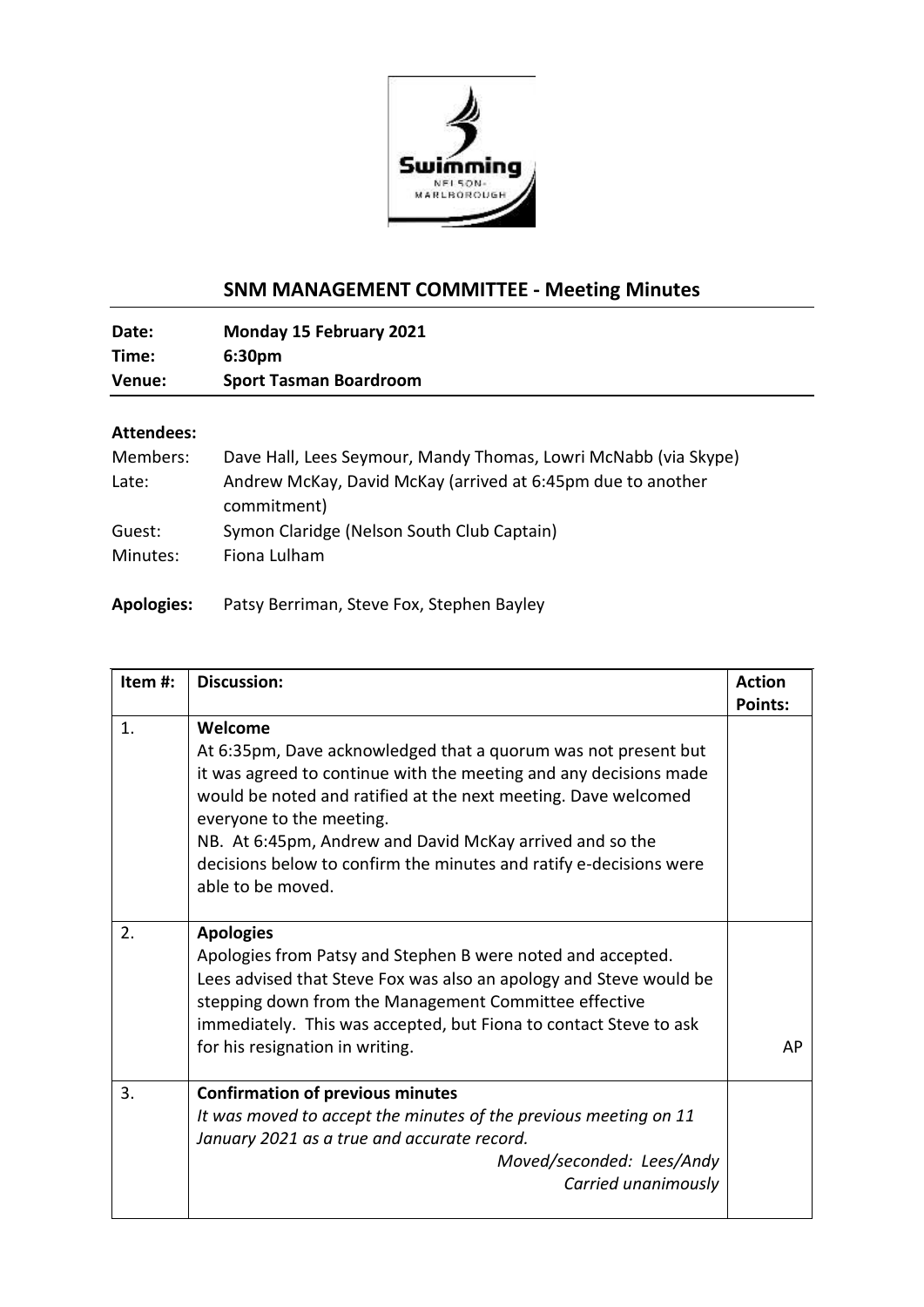| 4.  | <b>Matters Arising &amp; Tasks</b>                                       |    |
|-----|--------------------------------------------------------------------------|----|
|     | Updated - see attached                                                   |    |
|     | Decisions resulting from actions on Tasklist: no specific decisions.     |    |
| 5.  | <b>Ratify e-decisions</b>                                                |    |
|     | It was moved to ratify the e-decision made on 23 January 2021 to         |    |
|     | include 400IM into the eligibility criteria for 12 year old girls to win |    |
|     | the Durrant Cup.                                                         |    |
|     | Moved/seconded: Lowri/Dave                                               |    |
|     | Carried unanimously                                                      |    |
| 6.  | <b>Chair Report</b>                                                      |    |
|     | Dave's report for the MC was tabled as read.                             |    |
|     | Dave's intention to stand down from the Board and                        |    |
|     | Management Committee at the AGM was noted.                               |    |
|     | Dave thanked NBS for their sponsorship of the SNM summer<br>$\bullet$    |    |
|     | meets. It is great to have their support. Dave (and Fiona) to            | AP |
|     | organise thank you letter.                                               |    |
|     | Drug Free Sport are available to run a workshop after the<br>$\bullet$   |    |
|     | Swim Clinic and TOCS course.                                             |    |
|     | Received correspondence from Hamish Neill who would like                 |    |
|     | to receive minutes of the Board and MC meetings. It was                  |    |
|     | agreed that all Life Members would receive minutes; and                  |    |
|     | Pete and Bob to receive minutes of the MC meetings. Fiona                |    |
|     | to action this.                                                          |    |
|     | Dave will be attending the Regional Chair's meeting on<br>$\bullet$      |    |
|     | Thursday which will be the first meeting in many months so               |    |
|     | is looking forward to being able to provide an update.                   |    |
| 7.  | <b>Strategic Plan/KPI Implementation</b>                                 |    |
|     | Nothing to report. Ongoing.                                              |    |
|     |                                                                          |    |
| 8.  | <b>Health &amp; Safety, Child Protection</b>                             |    |
|     | No report this month.                                                    |    |
| 9.  | <b>Secretary Report</b>                                                  |    |
|     | Report was tabled as read. Everything up to date.                        |    |
| 10. | <b>Treasurer Report</b>                                                  |    |
|     | Report was tabled as read.                                               |    |
|     | Accounts Payable will be emailed to the MC for e-approval.               | AP |
| 11. | <b>Registrar Report</b>                                                  |    |
|     | No report this month.                                                    |    |
| 12. | <b>Publicity/Communication Report</b>                                    |    |
|     | Confirmed that a story was being written about Jack Bugler.              |    |
|     | Live cross with Lowri on More FM was great!                              |    |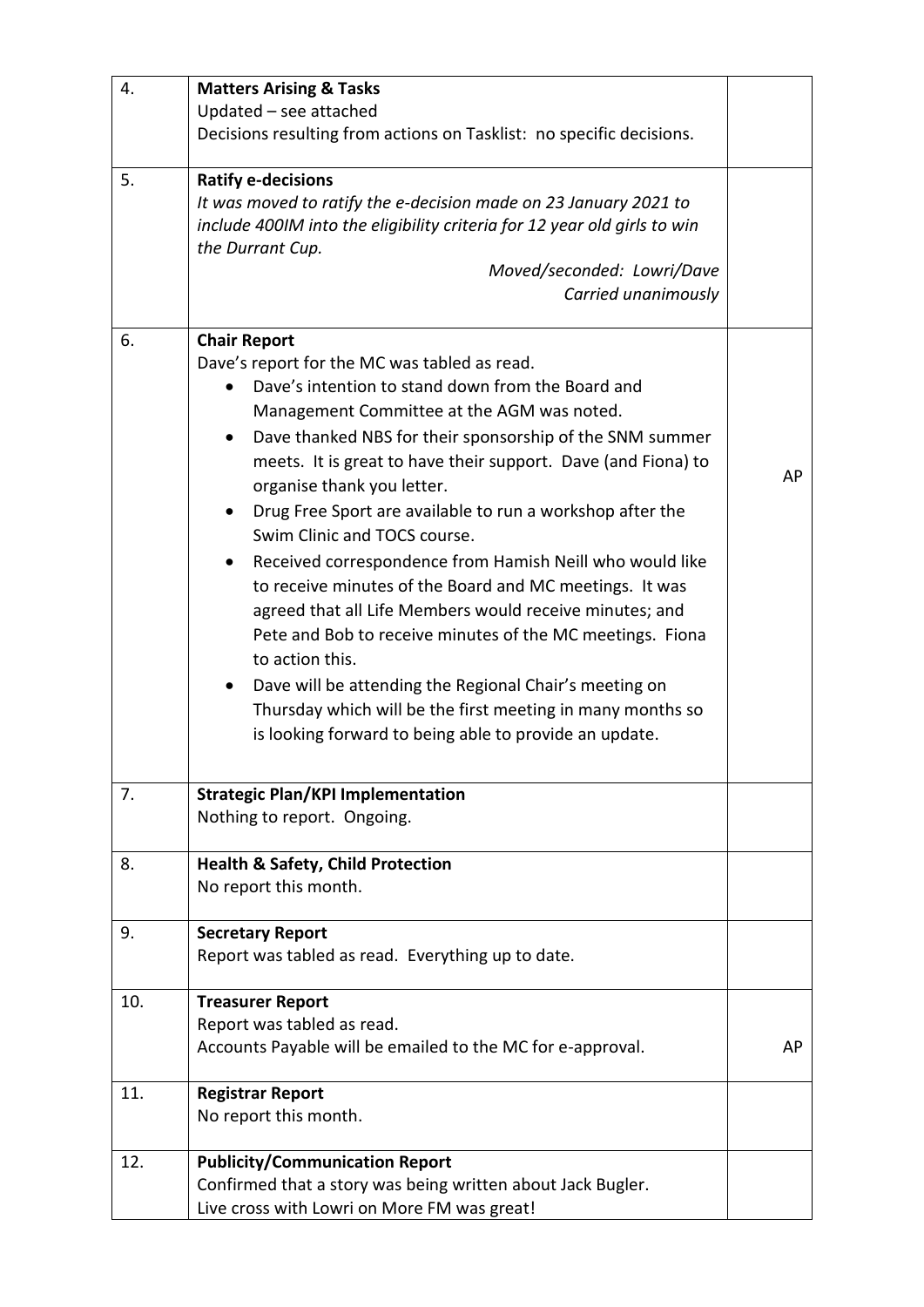| 13. | <b>Funding Report</b><br>Accountability for Mainland Foundation grant is due in a couple of<br>weeks. SNM has not received invoices for pool hire for C&T and                                                                                                                                                                                                                                                                                                                                                                                                                                                                                                                                |    |
|-----|----------------------------------------------------------------------------------------------------------------------------------------------------------------------------------------------------------------------------------------------------------------------------------------------------------------------------------------------------------------------------------------------------------------------------------------------------------------------------------------------------------------------------------------------------------------------------------------------------------------------------------------------------------------------------------------------|----|
|     | Long Course meets. Patsy/Dave to chase up.                                                                                                                                                                                                                                                                                                                                                                                                                                                                                                                                                                                                                                                   | AP |
| 14. | <b>SNZ Liaison Report</b><br>Chair Level: No report<br>Administration Level: No report                                                                                                                                                                                                                                                                                                                                                                                                                                                                                                                                                                                                       |    |
| 15. | <b>Technical Update</b><br>Dave reported that several new officials have been signed off<br>at LC Champs and the Tasman LC meet.<br>There should be a better way of recording the training of TO<br>$\bullet$<br>(ie how many sessions they had done as not everyone<br>remembers to bring their blue book).<br>Steve Fox has indicated he is happy to continue helping at<br>$\bullet$<br>meets (much the same way that Christine does).<br>Also great to see some "old" TO's at the pool last weekend:<br>$\bullet$<br>Stuart Challenger, Sarah Woodhouse, Colin Robinson.<br>Mandy noted that Peter Smale has asked to be taken off all<br>$\bullet$<br>contact lists due to poor health. |    |
| 16. | <b>Coaching Report</b><br>No coaching liaison.                                                                                                                                                                                                                                                                                                                                                                                                                                                                                                                                                                                                                                               |    |
| 17. | <b>General Business</b><br>Feedback requested on changes made to LC Meet. Patsy to<br>send out Google Form/Survey to seek feedback on distance<br>events (in main program); timing of the meet (where it sits in<br>the calendar - suggest a move to December); new format<br>(straight finals etc)<br>Dave advised that at the SNM Board meeting, the Board<br>would like to change the balance date of SNM from 30 April<br>to 30 June to line up with SNZ. The Board is now seeking<br>feedback from its member Clubs as for some of them, it will<br>impact when they need to hold their AGM. Clubs will be<br>contacted in the next few days.                                           | AP |
| 18. | <b>Club Updates</b><br>Tasman Swim Club - meet went really well over the weekend with<br>large number of entries (more entries in distance events than at LC<br>Champs).<br>Nelson South - Clubrooms have been sold (to an orchardist in<br>Motueka). Starting blocks - received partial funding so looking at<br>options.<br>Waimea Swim Club - Ribbon meet was a good meet. Lots of entries<br>with all clubs represented. Offered free entry to the meet and did<br>not DQ swimmers (handed out "work on" cards).                                                                                                                                                                         |    |